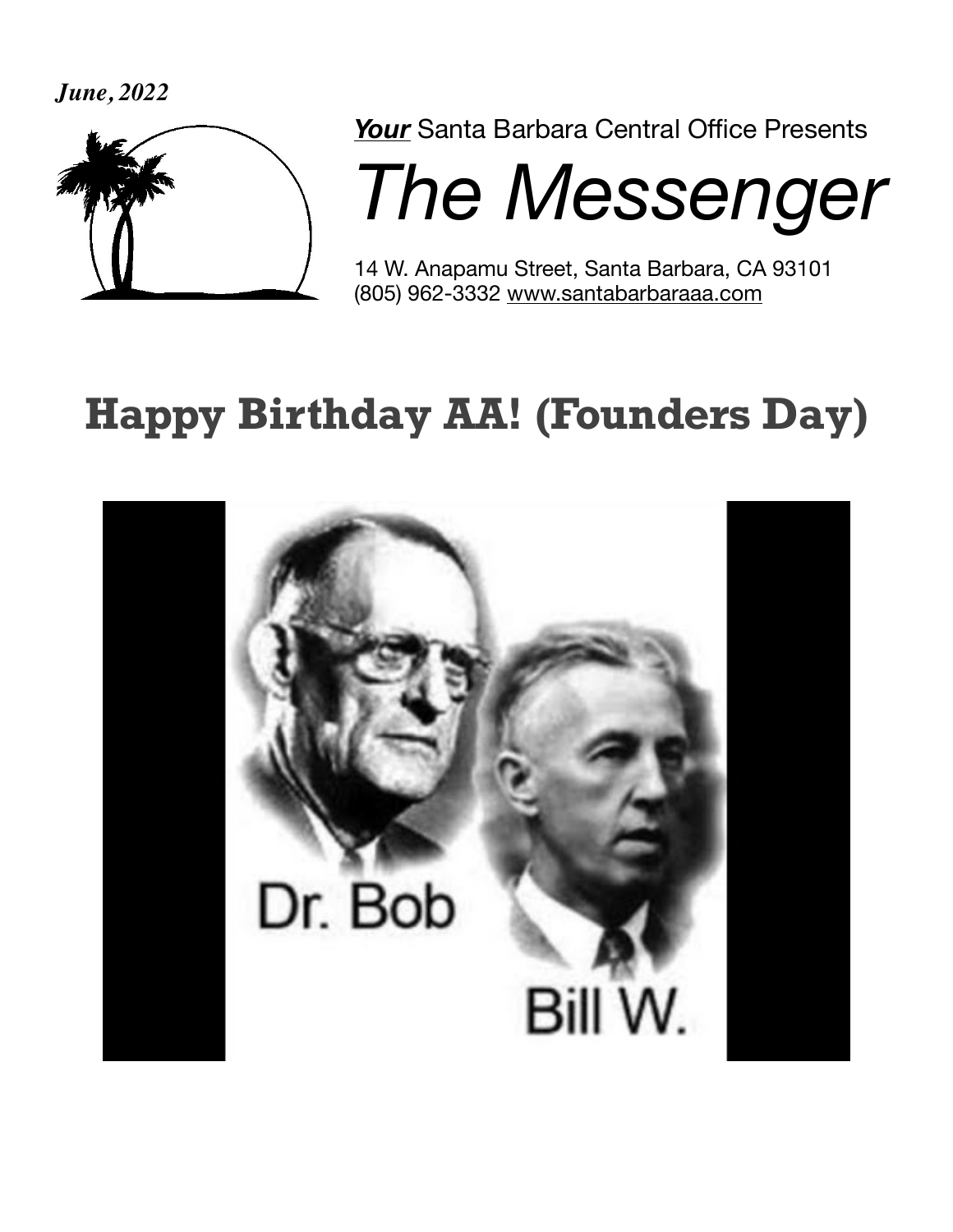#### **The Managers Corner**

Dear Fellow AAs:

I am so excited to be stepping into the shoes of the new manager of our Santa Barbara AA Central Office!! I would be remiss if I did not take this opportunity to give a ginormous THANK YOU to our outgoing manager Tim W. So you see, the shoes I will attempt to fill are rather large. Tim's unwavering commitment to his managerial position, and indeed to Alcoholics Anonymous, is epic! He has guided our Central Office on a straight and narrow course for the last couple of years, but all tolled Tim has been the guiding force off and on for approximately 17 years.

Tim had a way of making you feel like you were the most special person in the room. He gave generously of his time and always tried to help meet the needs of others, whether it was in the Office or outside at a meeting. To say you will be missed Tim is an understatement. But Tim, you will be missed. Don't forget the coffee pot is always on (or the Keurig is always plugged in, I should say). Stop by anytime!!!

Theresa C.

**XxxxxxxxxxxxxxxxxxxxxxxxxxxxxxxxxxxxxxxxxxxxxxxxxxxxxxxxxxxxxxxxxxxxxxxxxxxxxxxxxxxxxxxxxxxxX**

**Venmo for Central Office Donations** - **Your Central Office is now accepting Venmo donations. Scan the QR code below or search for: @SBCentralOffice** 

**IMPORTANT:** Please indicate what Group is making the donation or what individual member is making the donation



Scan QR Code for payment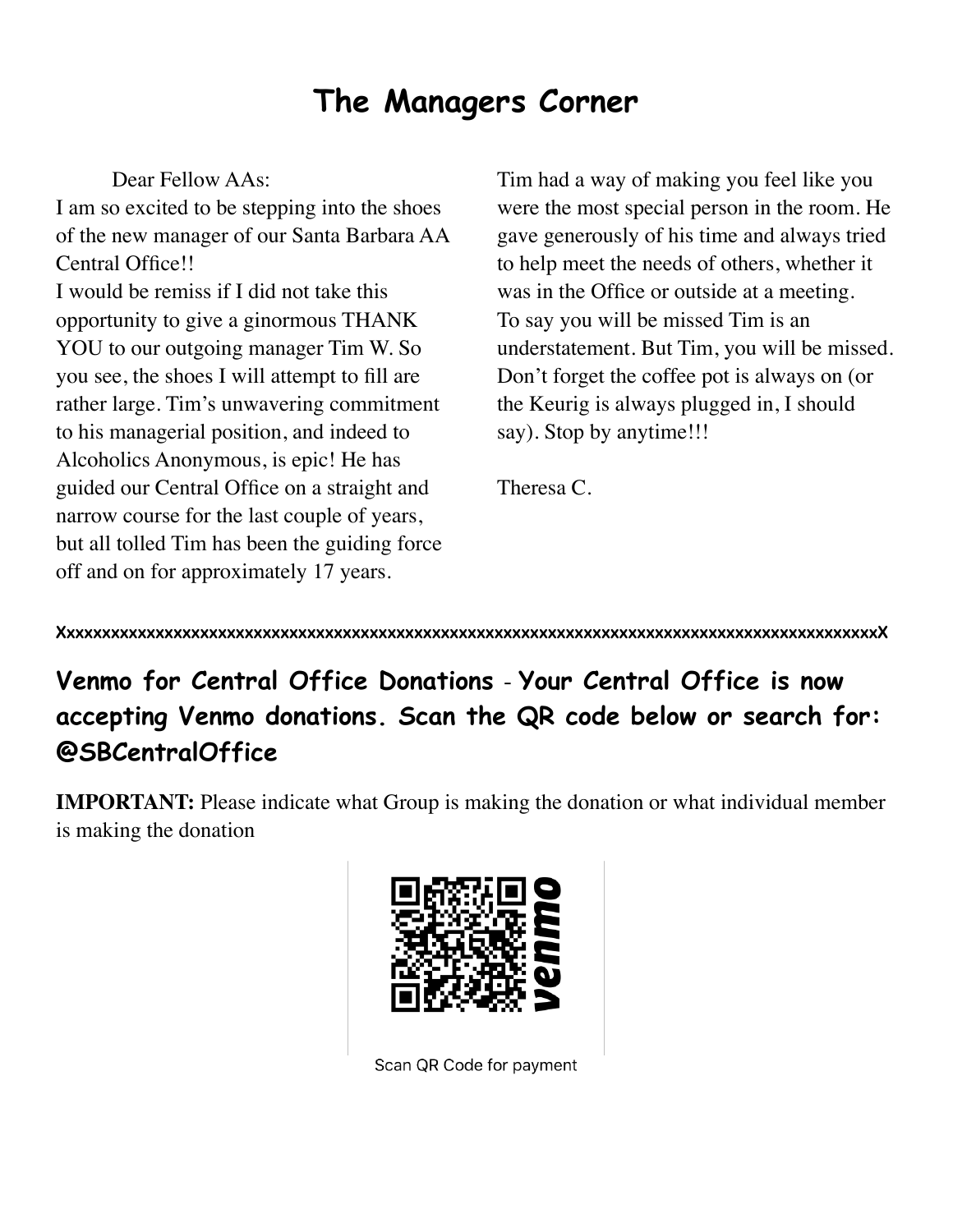#### Don't forget these guys!





**Ebby Thatcher**  Dr. William D Silkworth

"The spark that was to flare into the first A.A. group was struck at Akron, Ohio in June 1935, during a talk between a New York stockbroker and an Akron physician. Six months earlier, the broker had been relieved of his drink obsession by a sudden spiritual experience, following a meeting with an alcoholic friend who had been in contact with the Oxford Groups of that day. He was also greatly helped by the late Dr. William D. Silkworth, a New York specialist in alcoholism who is now accounted no less than a medical saint by A.A. members […]."

Alcoholics Anonymous pg. xvi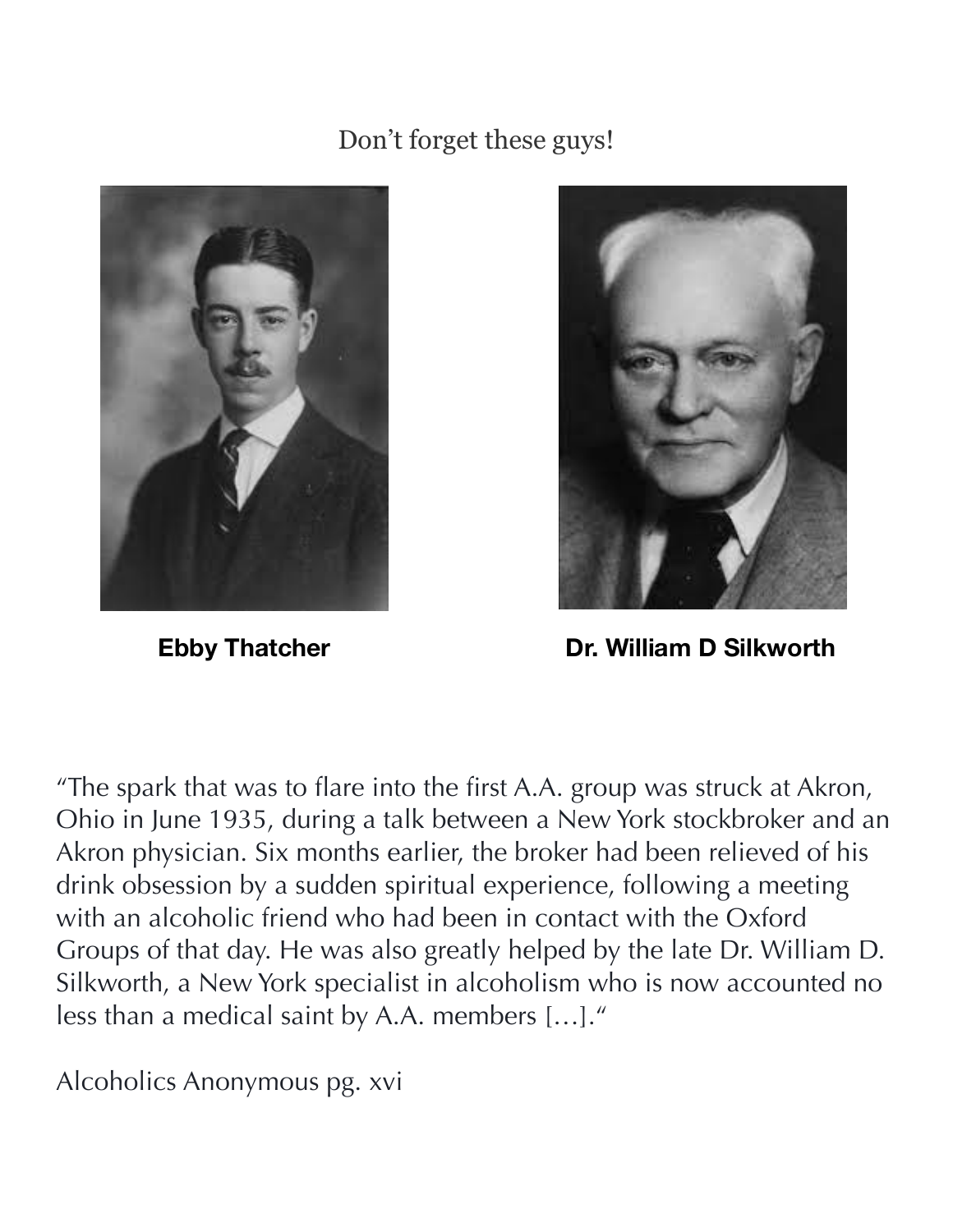My dear friends,

Recently an A.A. member sent me an unusual greeting which I would like to extend to you. He told me it was an ancient Arabian salutation. Perhaps we have no Arabian groups, but it still seems a fitting expression of how I feel for each of you. It says, "I salute you and thank you for your life."

My thoughts are much occupied these days with gratitude to our Fellowship and for the myriad blessings bestowed upon us by God's Grace.

If I were asked which of these blessings I felt was most responsible for our growth as a fellowship and most vital to our continuity, I would say, the "Concept of Anonymity."

Anonymity has two attributes essential to our individual and collective survival; the spiritual and the practical.

On the spiritual level, anonymity demands the greatest discipline of which we are capable; on the practical level, anonymity has brought protection for the newcomer, respect and support of the world outside, and security from those of us who would use A.A. for sick and selfish purposes.

A.A. must and will continue to change with the passing years. We cannot, nor should we, turn back the clock. However, I deeply believe that the principle of anonymity must remain our primary and enduring safeguard. As long as we accept our sobriety in our traditional spirit of anonymity we will continue to receive God's Grace.

And so—once more, I salute you in that spirit and again I thank you *for your lives.* May God bless us all now, and forever.

*\*Read by Lois at the annual dinner given by the New York Intergroup Association in honor of Bill's 36th anniversary—October 10, 1970.*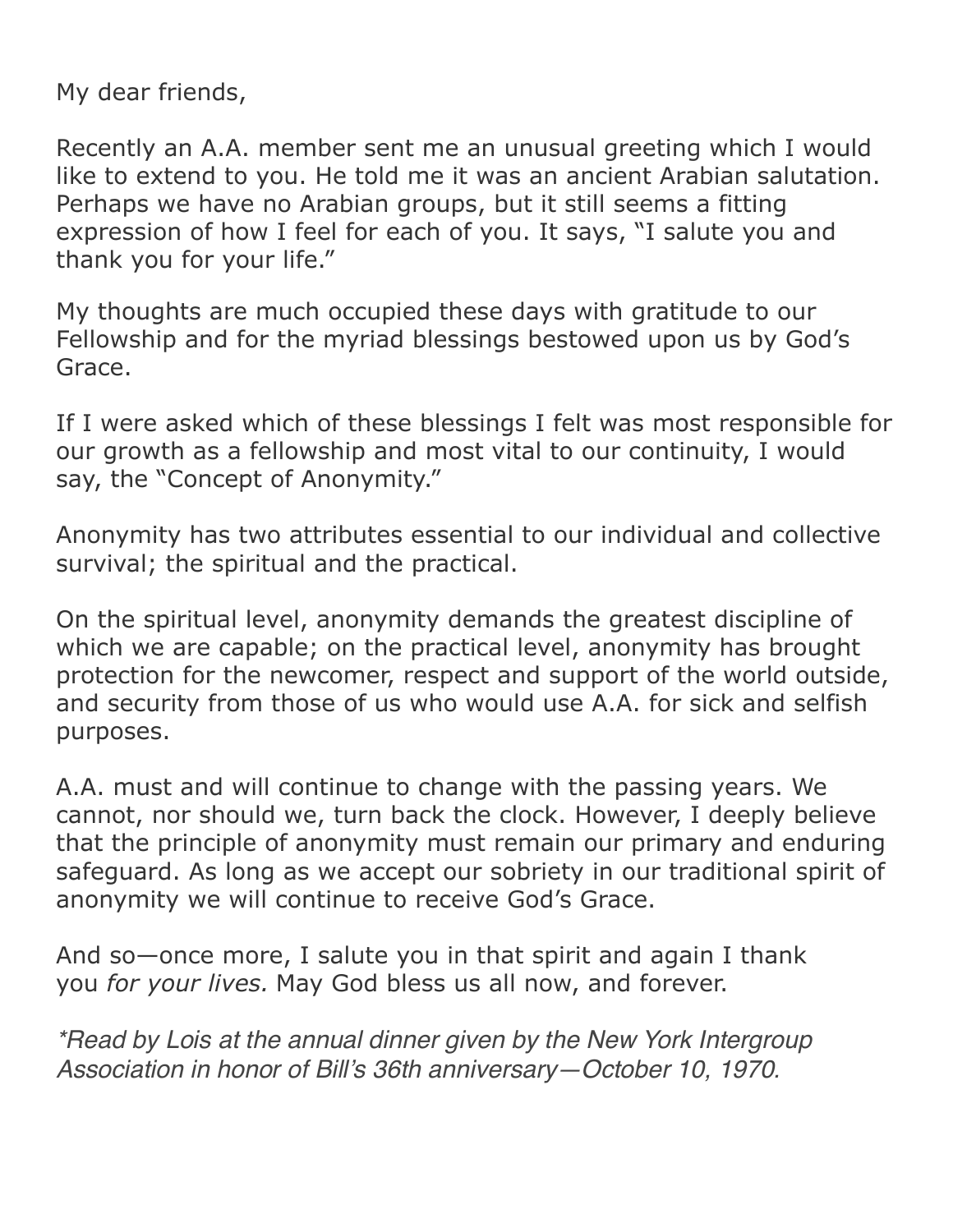

# **Hooray! It's Really Happening! \*\*\***

**Fourth of July Picnic at Tucker's Grove Monday, July 4th, 2022 11:00 a.m. – 3:00 p.m. Benefits Your Central Office**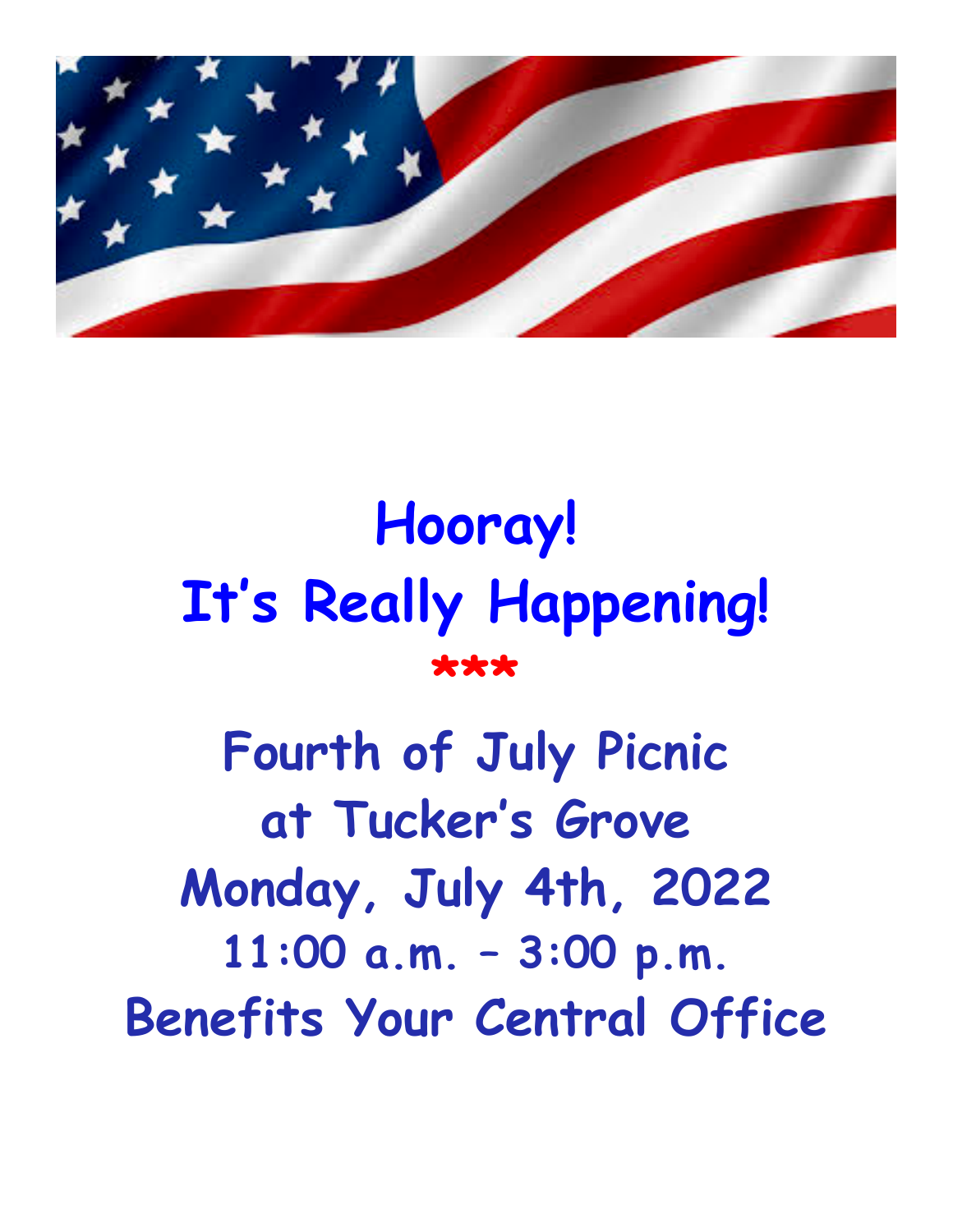#### **Central Office Stats**

| AA Info Calls            | 585    |
|--------------------------|--------|
| Out of Town Visitors     | 987    |
| Office Walk Ins          | 1,092  |
| <b>Website Pageviews</b> | 11,098 |

Why do we publish these statistics and **why do you care?** Well, Central Office provides **important services for our community** and you can see how those can **help the suffering alcoholic.** What if no one answered the 81 calls? **What if no one answered when you called?** Fine, you've already got yours, but what if no one answered when your son, daughter, brother, mother, father, friend called? **This is our responsibility.**

| <b>Hospitals &amp; Institutions</b><br><b>(H&amp;I) Service Committee</b><br><b>Meeting</b><br>Meets the 2nd Mon. of the<br>month<br>at Your Central Office<br><b>5:30 Orientation for new</b><br>members<br><b>Business meeting as usual</b><br>$6:00$ p.m. $-7:00$ p.m. | <b>S.B. Intergroup (IGR)</b><br><b>Meets the 2nd Tues, of the</b><br>month<br>$6:00$ p.m. $-7:00$ p.m.<br>Zoom ID - 885 2339 5123<br><b>Password - 433031</b>                                 |
|---------------------------------------------------------------------------------------------------------------------------------------------------------------------------------------------------------------------------------------------------------------------------|-----------------------------------------------------------------------------------------------------------------------------------------------------------------------------------------------|
| <b>General Service</b><br><b>Committee (GSR)</b><br><b>District 23</b><br>Meets the 1st Mon. of the<br>month<br>$6:00$ p.m. $-7:00$ p.m.<br>Zoom ID - 854 898 114<br><b>Password - 061035</b>                                                                             | Santa Barbara Young<br><b>People's AA</b><br><b>SBYPAA Service</b><br><b>Committee</b><br><b>Meets at your Central</b><br><b>Office the 1st and 3rd</b><br>Wednesday<br>6:00 p.m. - 7:00 p.m. |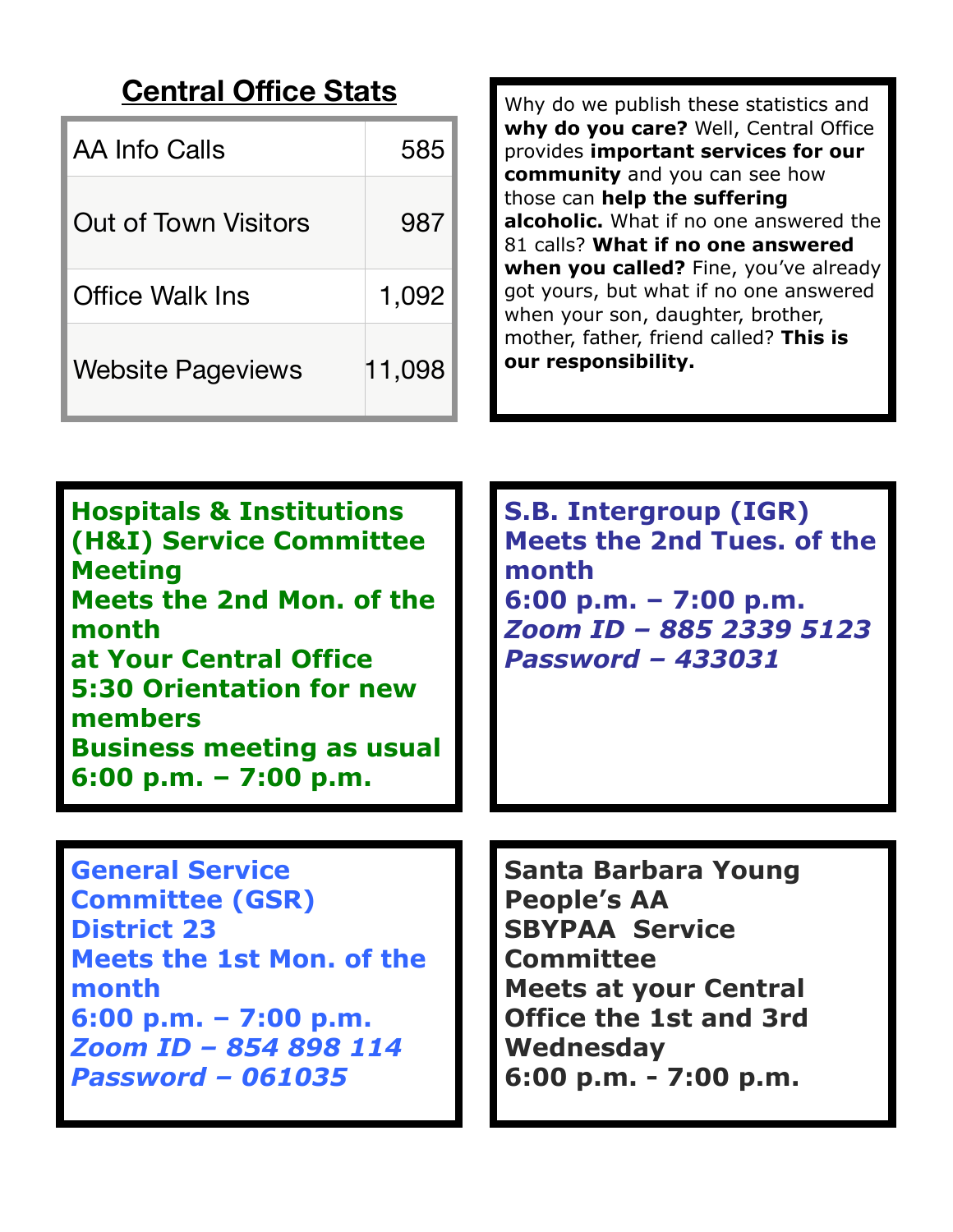The Messenger is published by **YOUR** Central Office.

Please send submissions to: manager@santabarbaraAA.com

*Have an AA birthday? Please let your Central Office know so that we can print it in The Messenger.* 

## That is **365** years of sobriety!!!



### **May Birthdays!!!**

| <b>Member</b>          | Years          |
|------------------------|----------------|
| Avalon                 |                |
| Connor J               | $\overline{2}$ |
| Rhiannon               | $2$ .          |
| • Morgan M             | $\mathbf{2}$   |
| $\blacksquare$ Trina O | 2.             |
| <b>Andrew</b>          | 4              |
| • Amanda M             | 6 •            |
| Stephanie H            | 10             |
| • Jack D               | 12             |
| $\dot{}$ Michael B     | 14             |
| • Steve E              | 15             |
| <b>Richard K</b>       | 19             |
| : Cynthia H            | 29             |
| • Michael A            | 31             |
| <b>Catherine S</b>     | 38             |
| · Steve D              | 40             |
| . Peter H              | 42             |
| Barbara H              | 47             |
| Matt J                 | 49             |